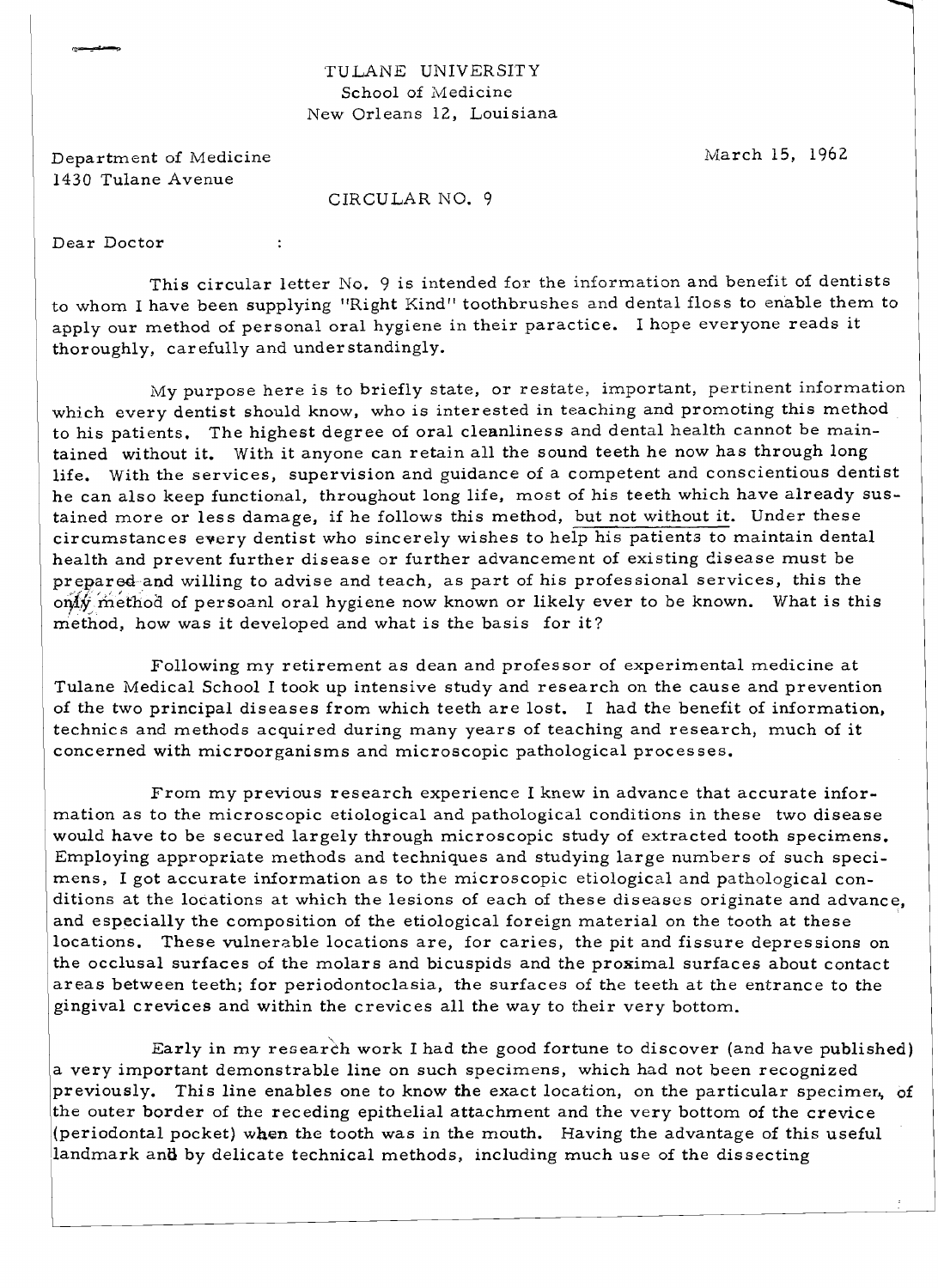microscope, it was easy to pick, for further high power microscopic studies, small particles of material at any location of interest. Thus it was possible to learn, with great accuracy, the exact microscopic composition of the foreign material on the surface of the tooth which causes the irritation and inflammation of the soft gingival tissue resting against it, and without which there is no such irritation and disease.

Large numbers and a great variety of microorganisms- bacteria and protozoaare found in the contents of the periodontal pocket. But most of these are secondary in vaders, their presence being made possible by the irritation and inflammation caused by a pad or film (plaque) attached to the surface of the tooth at the entrance *to,* and within, the gingival crevice. This pad or film is composed of countless millions of filamentous type microorganisms each with one end attached to the surface of the tooth and the other extending outward toward the surface of the pad.

Usually more or less calculus is deposited at certain locations on the surface of the tooth. Calculus consists of calcified bacterial material, the calcium and other salts being derived from the outflowing inflammatory exudate. Lumps and scales of calculus on the surface of the tooth within the crevice, against which the inflamed crevicular gum tissue must rest, further promote the inflammation and suppuration. Removal of this material is a necessary part of prevention and control of further advancement of the lesions of this disease which every dentulous person has in some stage. A heavy responsibility rests upon the dentist to do this well and to advise the necessary personal hygiene to prevent future deposition of this very harmful material. Calculus is not deposited again at locations that are effectively cleaned daily by the patient. Hence the absolute necessity for the right method of personal oral hygiene.

By similar microscopic laboratory procedures I secured accurate information as to the composition and characteristics of the plaque material at the locations - occlusal depressions and around contact areas - where enamel caries lesions originate and without which no caries occurs. The bulk and deeper part of it is composed of long filamentous type microorganisms each with one attached to the surface of the tooth. When this material is cleaned off from the tooth it soon grows back but not in harmful quantities, if it is removed again every day.

Knowing and understanding these etiological conditions anyone could know in advance that to prevent both caries and periodontoclasia it would be necessary for the individual to clean his teeth effectively, at the vulnerable locations, at least once every day. While removal of remnants of food material from about the teeth is desirable and helpful, the important thing is to remove or cut off the filamentous type microorganisms that grow and accumulate at the particular locations. The stumps and stems remaining tend to grow and accumulate again but proper daily cleaning keeps this below harmful amounts. Remember that the harmful effects result from maximum continuous, undisturbed accumulation and retention of this material at these locations.

Next I carried out extensive investigation and experimentation to ascertain the: most appropriate specifications for the necessary toothbrush and dental floss to do the job and the most effective method of using them for this purpose, All the information has been published. The required method is entirely different from, and in some vital particulars quite the opposite of, methods generally advocated and followed. It is effective; no other could be. It is not just another method of brushing the teeth or another toothbrush and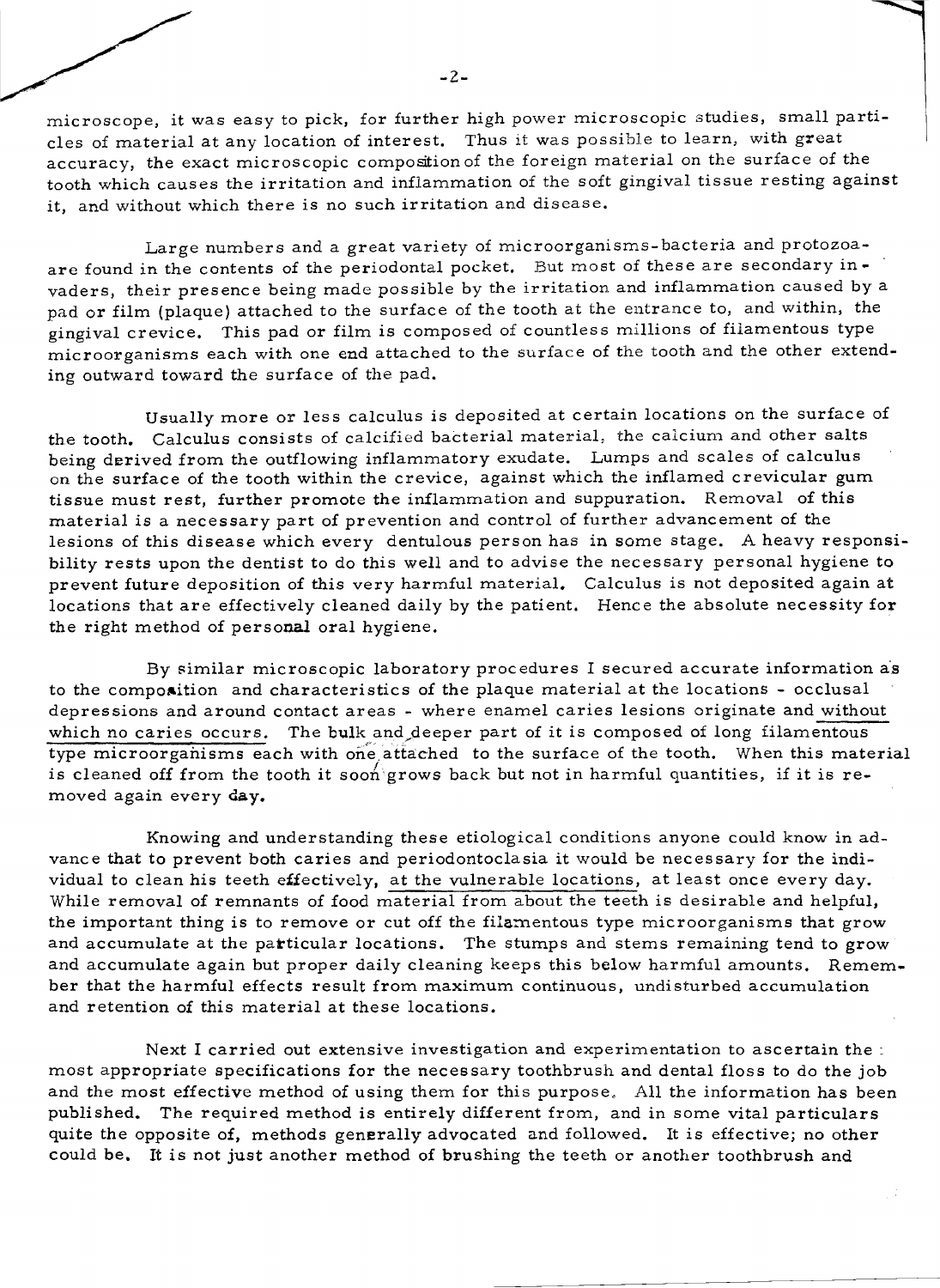dental floss to try. It is an effective method of personal oral hygiene which must be learned and faithfully followed by every dentulous person to maintain the highest degree of oral cleanliness and dental health.

The important locations to be cleaned should be indicated and each individual should be shown, in his own mouth, how to clean the teeth at these locations. The brush is applied firmly to the occlusal surfaces of the grinders, with short, back and forth motion, so as to dig out, with the ends of the bristles, bacterial and any other material retained in the occlusal depres sions.

To clean the teeth with the brush at the entrance to the gingival crevices, and within the crevices, the bristles must be applied firmly, at an angle of about 45 degrees to the long way of the teeth, directly into the crevices and the sulci between the teeth. This is exactly the opposite of the wrong way to brush the teeth generally advocated and promoted heretofore, Short back and forth strokes, with the bristles properly directed, dislodge soft material from the surfaces of the teeth within the crevices as far as they can go. All the buccal, labial and lingual crevices in each quadrant must be cleaned this way. By proper manipulation, wtih the mouth wide open, the bristles of the toe or tip of the brush should be applied into the crevice behind the last tooth in each quadrant. The bristles of the heel of the brush should be applied into the lingual sulci and crevices of both the upper and lower front teeth. It can all be done adequately in less than one minute. It is a mistake to advise and urge patients to brush their teeth for several minutes. The important thing is to brush them right, not for some particular (unreasonable and unnecessary) length of time.

The necessary use of dental floss can be done adequately, in two or three minutes by anyone who knows how to do it. Simply passing our "Right Kind" dental floss between contacting teeth and back out cleans sufficiently the proximal surfaces about the contact areas where, otherwise, early caries lesions (chalkly enamel) originate within a year or two after eruption in a very high percentage of all teeth. These areas cannot be cleaned with the toothbrush. Hence the absolute necessity for the use of dental floss to prevent caries and to slow down existing lesions at these locations.

The surfaces of the teeth within the gingival crevices between the teeth can be cleaned with the brush only to the extent the bristles can be applied. Areas not reached by the brist les, especially along the middle and all the way to the bottom of the crevice (periodontal pocket) can be cleaned adequately only by the right application of the right kind of dental floss.

Every patient must be shown, in his own mouth, to carry the floss firmly to the very bottom of the crevice and holding it firmly against the tooth bring it outwards so as to wipe or cut off the microscopic material on the tooth within the crevice. This is essential for control and prevention of inflammation and suppuration of the soft tissues and the resulting alveolar bone resorption. The patient does not know or realize the presence of his gingival crevices, the inflammation and suppuration there and the irritating foreign material on the surface of the tooth within the crevice, until it is shown to him. The best instrument I have seen for this purpose is the "Bass 55" explorer (made by Suter). Most patients are surprised and impressed to see the amount of this material (bacterial and pus) that can be removed from the tooth within the crevice. He should be impressed with the one idea that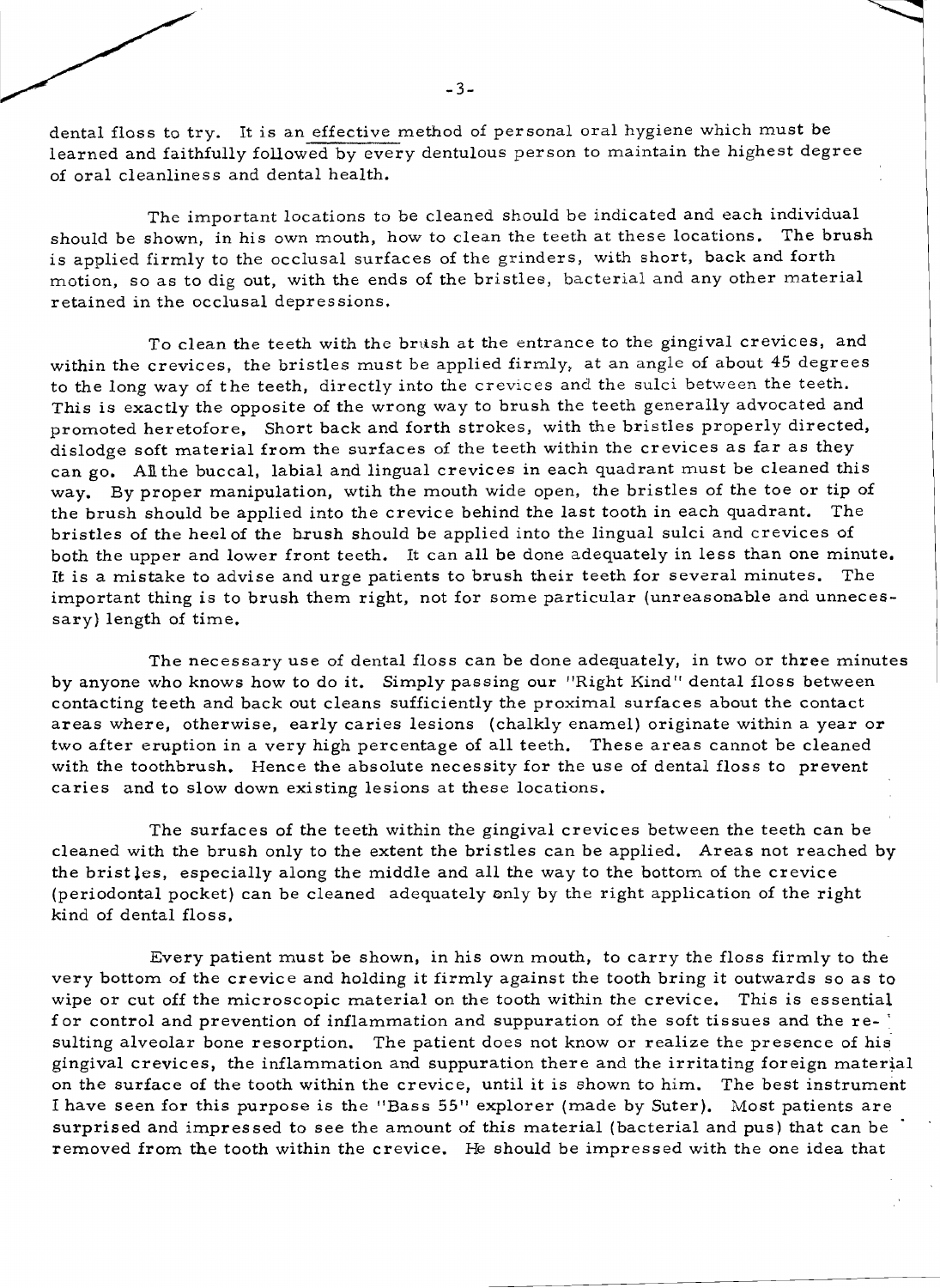the tooth must be cleaned within the gingival crevice, from the very bottom outwards, with the dental floss. When properly explained it can be understood and carried out by any intelligent person.

It is a good routine to brush first, then clean with dental floss, then vigorously rinse the mouth with water to remove material that had been dislodged but not brought out with the string. Some like to quickly "give a lick and a promise" again with the brush.

If properly done all food and most of the bacterial material have been removed. There is no food to decompose during the night and much less growth of bacteria takes place. The mouth is about as clean the next morning as when he retired. It is a cleanly personal habit to brush the teeth and vigorously rinse the mouth soon after rising in the morning. But to maintain oral cleanliness and dental health it is absolutely necessary to thoroughly clean the teeth before retiring at night.

The exact method above is necessary and is entirely effective. Additions to or deviations from it tend to detract from the successful application of what is necessary. Any dentist who thinks the teeth can be cleaned by brushing only should try this: within an hour or two after a regular meal brush the teeth well and then clean them with dental floss. Visible particles of food material will be brought out with the floss. In addition considerable amounts of bacterial (plaque) material may be seen. There is much more not seen by the unaided eye. Remember this material is the cause of the diseases and minimizing of it, at certain locations, is the purpose of cleaning the teeth.

Every dentist should faithfully follow this method himself. Thos e who do not are not likely to be able to successfully teach and promote it to their patients. Those who think of it as just another brush and floss to try, and see how they are liked, have missed the point of the necessity for the right method of application.

After more than fifty years of clinical trials and observations dentists still have the greatest confusion and lack of definite information as to the cause and prevention of caries and periodontoclasia. On the other hand only a few years of appropriate microscopic laboratory research has led to accurate information relative to the microscopic etiological and pathological conditions at the locations where the lesions of these diseases origina te and advance. Without this information any procedure for prevention is simply guess work. With it a method of personal oral hygiene has been designed whereby practically complete prevention and control of these diseases is possible. Correct information about dental health must come to the public through the dental profession. Our method of personal oral hygiene is not taught in the dental schools. To the best of my knowledge dentists still go through college and graduate without knowing, of their own knowledge., and understanding the microscopic etiological conditions in the two principal diseases of the teeth, or what is necessary to prevent them.

I have tried to help by making the necessary "Right Kind" toothbrush and dental floss available (at cost) to dentists who know the method for which they are required and who are able to teach it to their patients. Others do not need them. Two brushes and one floss, which cost the dentist less than fifty cents, will last, in reasonable use, more than six months. This cost is negligible considering the fact that the benefit from the dentists